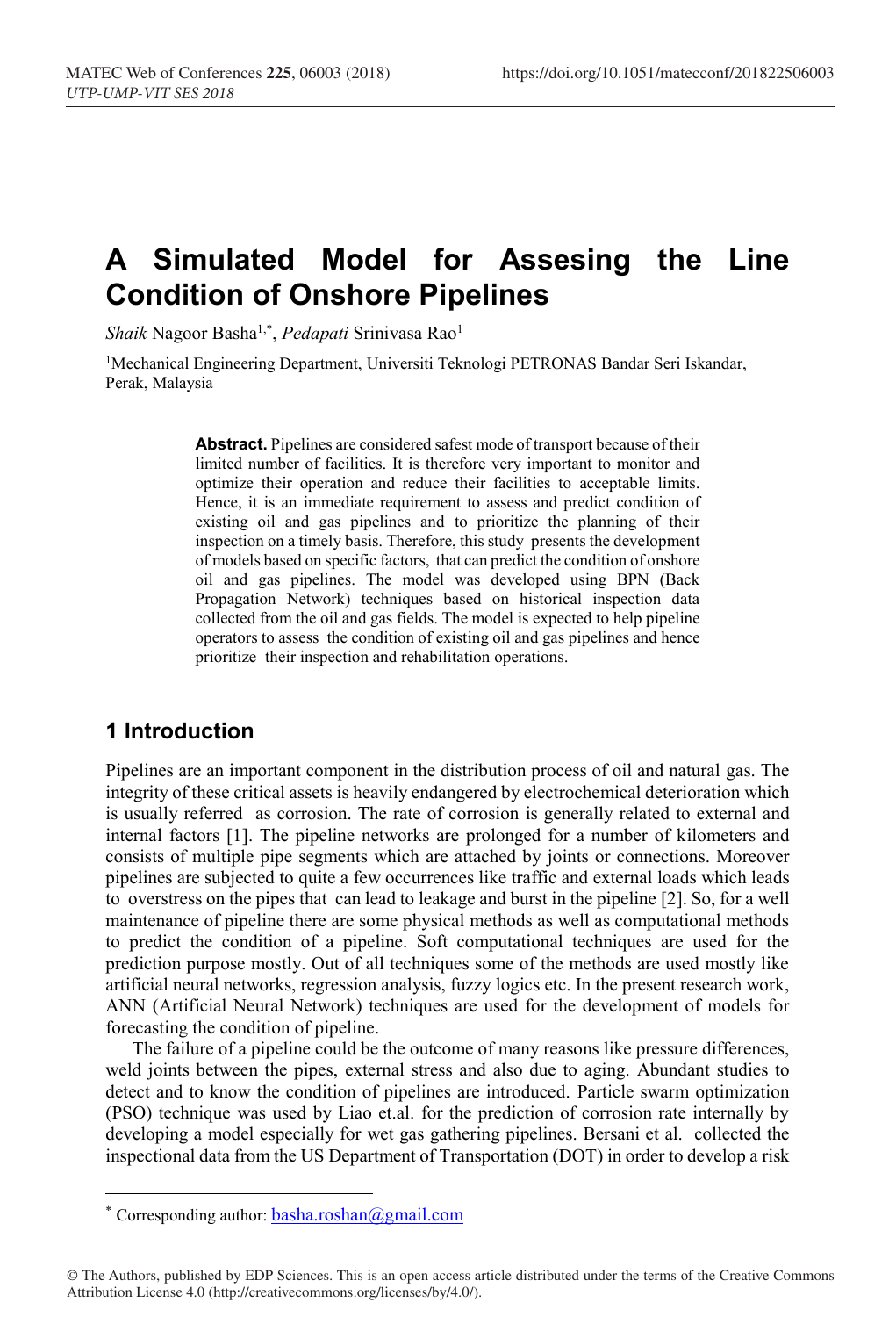assessment model that can predict the disaster made by third party activity[3]. M. Bertolini et.al. used a tool based model to expect the period of each spillage in oil pipelines by means of statistical analysis classification and regression tree [4]. Fuzzy logic technique was used by Singh and Markeset to assess the corrosion rate by means of a risk based inspection program [5]. For detecting the faults due to corrosion and to measure the lasting life of pipeline, M. Ahammed presented a specific method [6]. Furthermore, El-Abbasy et al. built a model that can assess the state of oil  $\&$  gas pipelines considering some factors using two different techniques such as Analytic Network Process (ANP) and Monte-Carlo simulation[7]. Later the model is tested on offshore gas pipeline located in Qatar which is already existed, and then the results obtained were compared with real conditions. El-Abbasy et al. gathered data of 3 dissimilar pipelines of different sizes (i.e. diameters), materials, and product type [8]. The parameters such as "anode wastage", "support condition", "joint condition", and "free spans", considered additionally in another study. The developed models were validated and the reults showed 96% accuracy. This study also provided a scale assessment for knowing the surrent status of pipeline which would be very much useful for the tecnicians in future . K. Mollazade et al. related few different techniques such as ANN, SVM, DT, and BN [9]. The results of validation showed that ANN had the maximum accuracy, i.e. 96.33%.

In the present study, an attempt has been made to develop a simulated BPN model for assessing the line condition of oil and gas pipelines.

# **2 Methodology**

The proposed methodology was started by gathering an inclusive data collection, with the investigation of the factors that are effecting the oil  $\&$  gas pipeline and factors that are required to rise the efficiency of the condition prediction procedure based on previous inspection records. However, it was concerned on specific parameters that are effecting the pipeline condition since the last decades. After considering specific parameters, attempts were made to eliminate or reduce the effect of those factors on pipeline by implementing ANN techniques for the safety of pipeline which will be the great use for the operators to predict the pipeline condition with in a span of less time. Next, the model was tested after the training and development of model was completed, later the model is tested and allowed for the validation process. Finally, the results were compared with actual ones i.e. graphs were plotted for actual vs predicted outputs.

#### **2.1 Factors that are considered for the development of BPN model**

There are numerous factors that can be taken in to consideration for the model development which has influence on pipelines, as the data is limited from the source, only few factors were focused as per data available. The below are the parameters that were considered which are affecting the onshore pipeline and those are as follows

- Metal loss
- Pressure flow
- Weld girth
- Cathode protection

#### **2.2 ANN architecture with specific fators as inputs**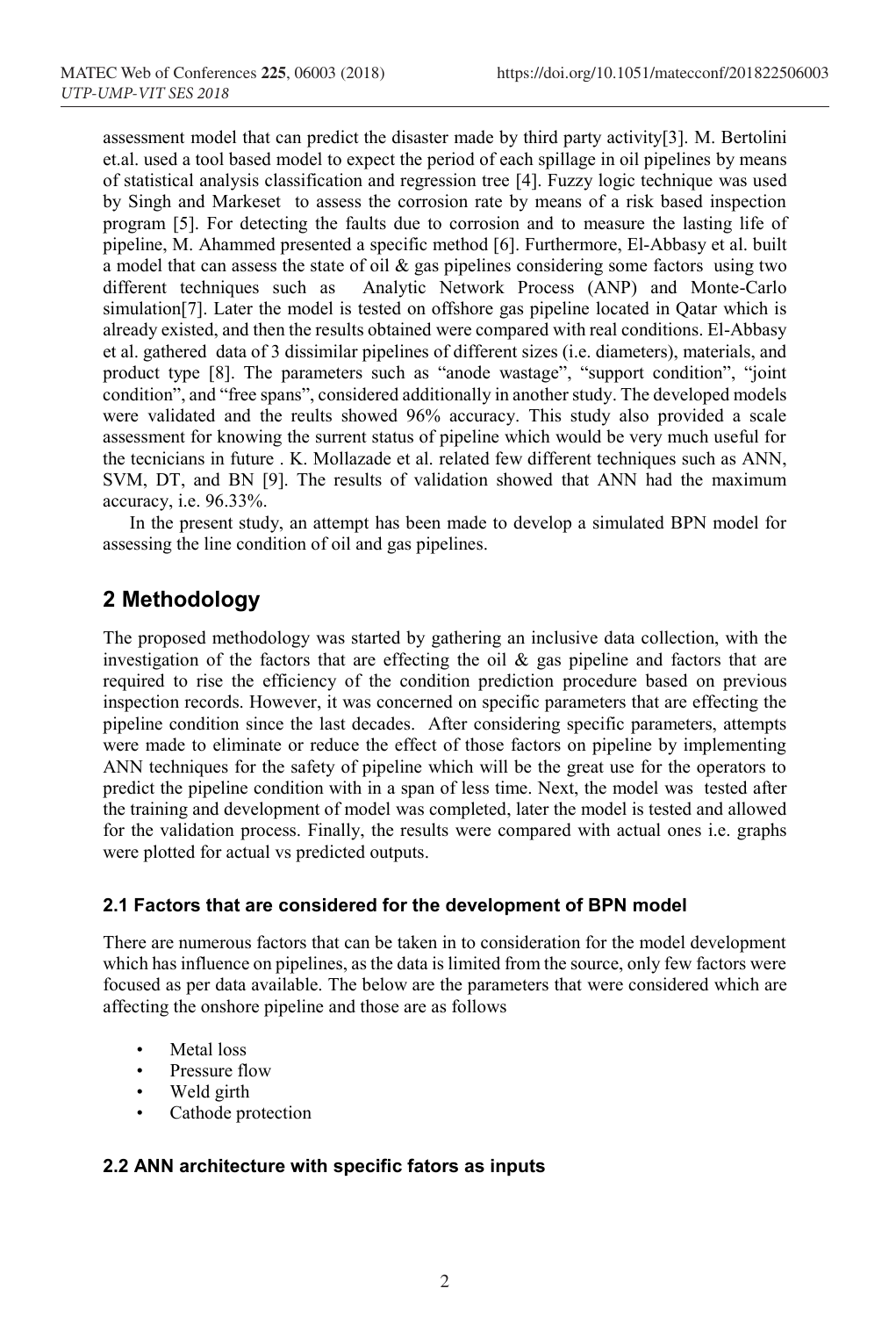The inputs were given from the historical data of a pipeline as shown in the Fig.1. and the model was trained based on algorithm written until the training standards were met. After the completion of training stage, it was tested for different testing input values. The testing input data sets were familiarized to the model that was trained in order to produce the expected output, and it was related to the actual one. Upon achieving accuracy of >95% for predicted output, the model testing was classified as successful.



**Fig. 1.** ANN Architecture with specific inputs.

#### **2.3 Typical stages involved in ANN:**

#### *2.1.1 Training:*

In this stage, selection of learning algorithm is identified and the model is developed.

#### *2.1.2Testing:*

The model is tested for different various cases in this stage.

#### *2.2.3 Validation:*

Finally, the model is validated for various responses which would be useful for the development of deterioration curves and these results would be helpful for the operators for the further assessment.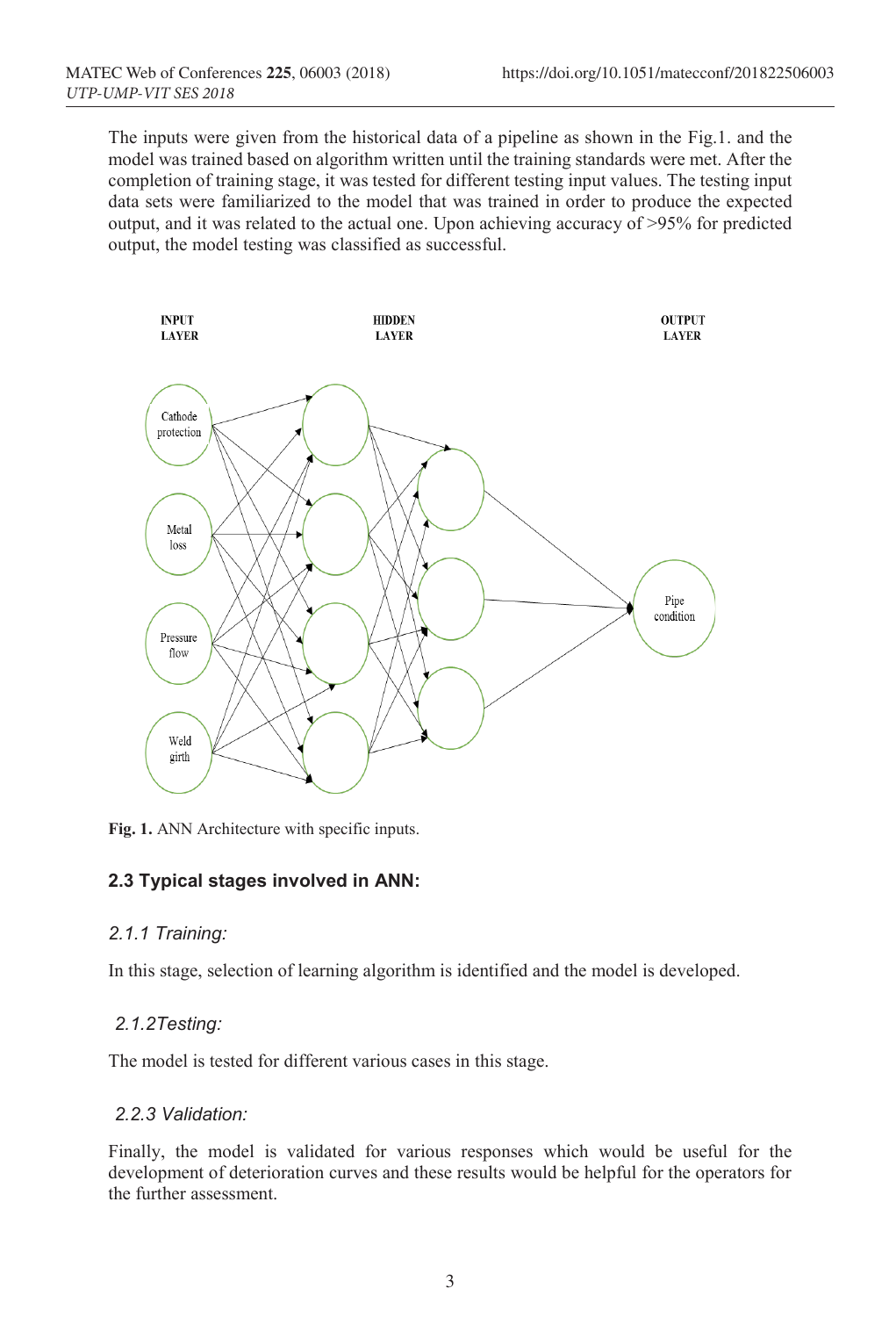### **3 Results**

The BPN model was trained based on sigmoidal function where the 400 inputs are taken from parameters of input data, i.e.

$$
U_k = \sum_{j=1}^m w_{kj} x_j \tag{1}
$$

A Sigmoidal function was coded, which is a learning algorithm for training of model, and the function is given below:

$$
W_y = \cos[\sin(2\pi Wx1)] \times \cos[\sin(2\pi Wx2)] \tag{2}
$$

After that, it was tested for different values to get the accurate results and finally graphs were plotted and compared i.e. the actual curve vs predicted curve



Cos(Sin(2\*pi.\*Wx1))\*Cos(Sin(2\*pi.\*Wx2)) Y = Orginal result

**Fig. 2.** Plots of (a) w shaped function i.e. actual versus predicted and (b) error for 3000 iterations.

In the above plots Fig.2. (a) actual vs predicted: which is similar to w-shaped function and (b)algorithm is run for 3000 iterations that shows minimum error. From these two plots, it can be stated that the results are accurate for simulated data, and the future work will be implemented on real time data.

## **4 Conclusion**